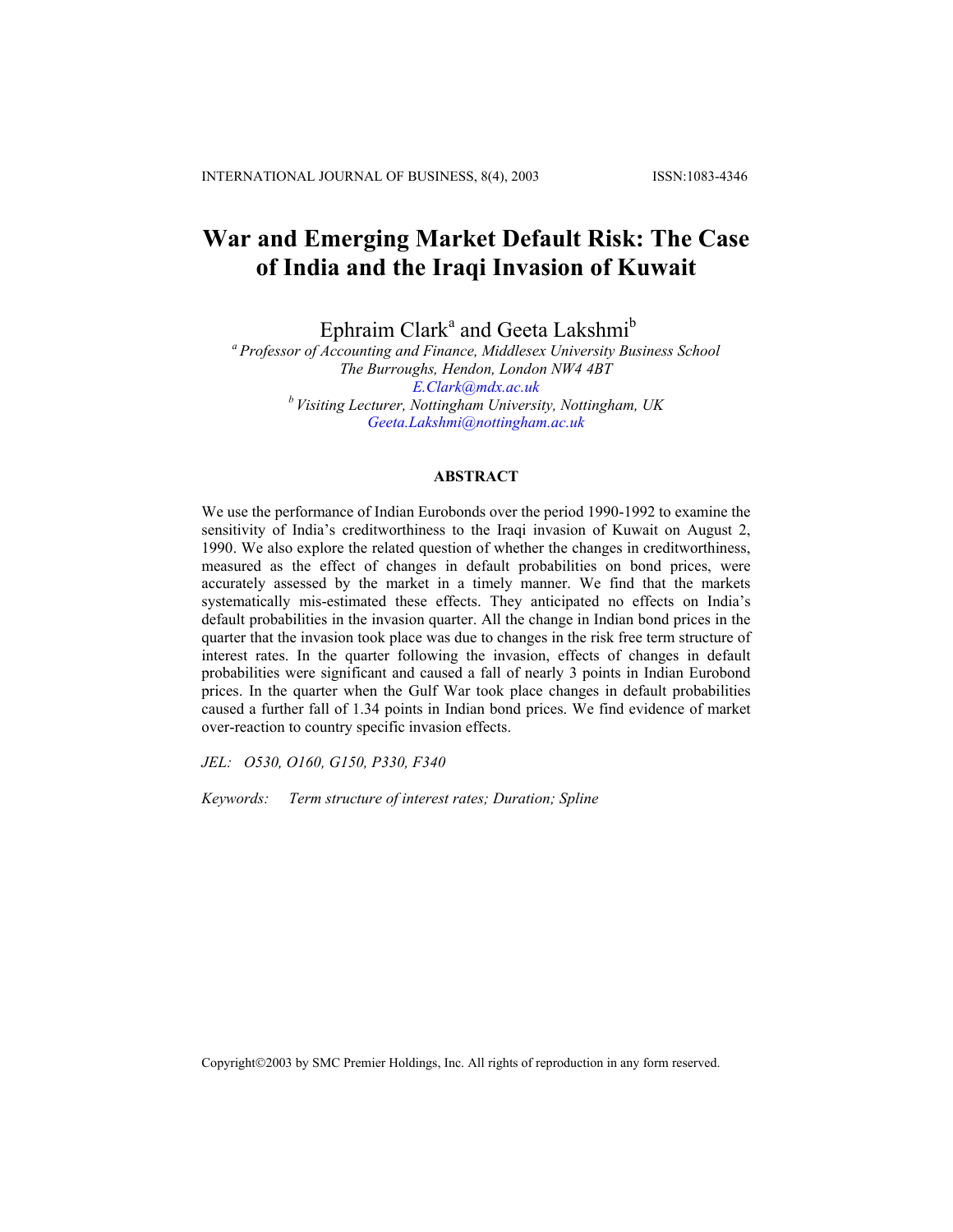## **I. INTRODUCTION**

The purpose of this paper is to use the performance of Indian Eurobonds over the period 1990-1992 to examine the sensitivity of India's financial creditworthiness to the Iraqi invasion of Kuwait on August 2, 1990. To this end, we divide bond price changes into those induced by general market conditions and those induced by changes in default probabilities. We also explore the related question of whether the changes in creditworthiness, measured as the effect of changes in default probabilities on bond prices, were accurately assessed by the market in a timely manner.

Extreme political events such as terrorism and war have become a major concern of the international capital markets since September 11, 2001. Events like these have worldwide as well as country specific economic, financial, political and social consequences and their effect on markets can be dramatic. They also threaten to become more frequent. Besides the recent war in Afghanistan and the coalition invasion of Iraq, India and Pakistan are on the warpath, Turkey is threatening the Iraqi Kurds, the US is threatening the Axis of Evil, Al Queda is threatening the West and North Korea is threatening any country within range of its missals. Given that many emerging economies are saddled with structural imbalances, social and political fragility, and financial dependence, they may be particularly vulnerable to such events, whose effects can highlight and exacerbate certain weaknesses above and beyond what is warranted by the fundamentals.<sup>1</sup> This would be the case, for example, if information assymetries, such as those discussed by Calvo (1998) and Calvo and Mendoza (2000) in the context of contagion, hindered timely and accurate analysis. The first contribution of this paper, then, is that we develop a methodology that makes it possible to distinguish between general market effects and country specific changes in default probabilities. The second contribution is that we apply this methodology to determine the particular case of country specific effects that the Iraqi invasion of Kuwait had on the prices of Indian Eurobonds.

India and the invasion of Kuwait is an interesting case study. First of all, India was not directly involved in the conflict and was far enough from the war theater that it would not be threatened directly by the fighting. It did, however, have close links to the region through its large contingent of emigrants working in the Middle-East and their sizeable contribution to Indian foreign exchange earnings.<sup>2</sup> Thus, its situation was likely to be directly related to the invasion's effects but limited to the type of events outside the realm of physical and human destruction that lend themselves to evaluation. Secondly, India had a relatively large amount of Eurobonds outstanding in a wide range of currencies, coupons and maturities. This makes econometric testing feasible and guarantees that the case of India will reflect the market in general and not a specific feature of a particular bond, currency coupon or maturity. Third, at the beginning of the period under consideration, India's structural and political difficulties were longstanding and well known. Its credit rating was still a longstanding and respectable A2. Furthermore, over the period in question India was undertaking structural reforms urged by the IMF (International Monetary Fund) that were designed to reduce default probabilities. Thus, it was in a well-known, sensitive but solid and improving position, vulnerable to the effects of war but far from desperate. Thus, if invasion effects above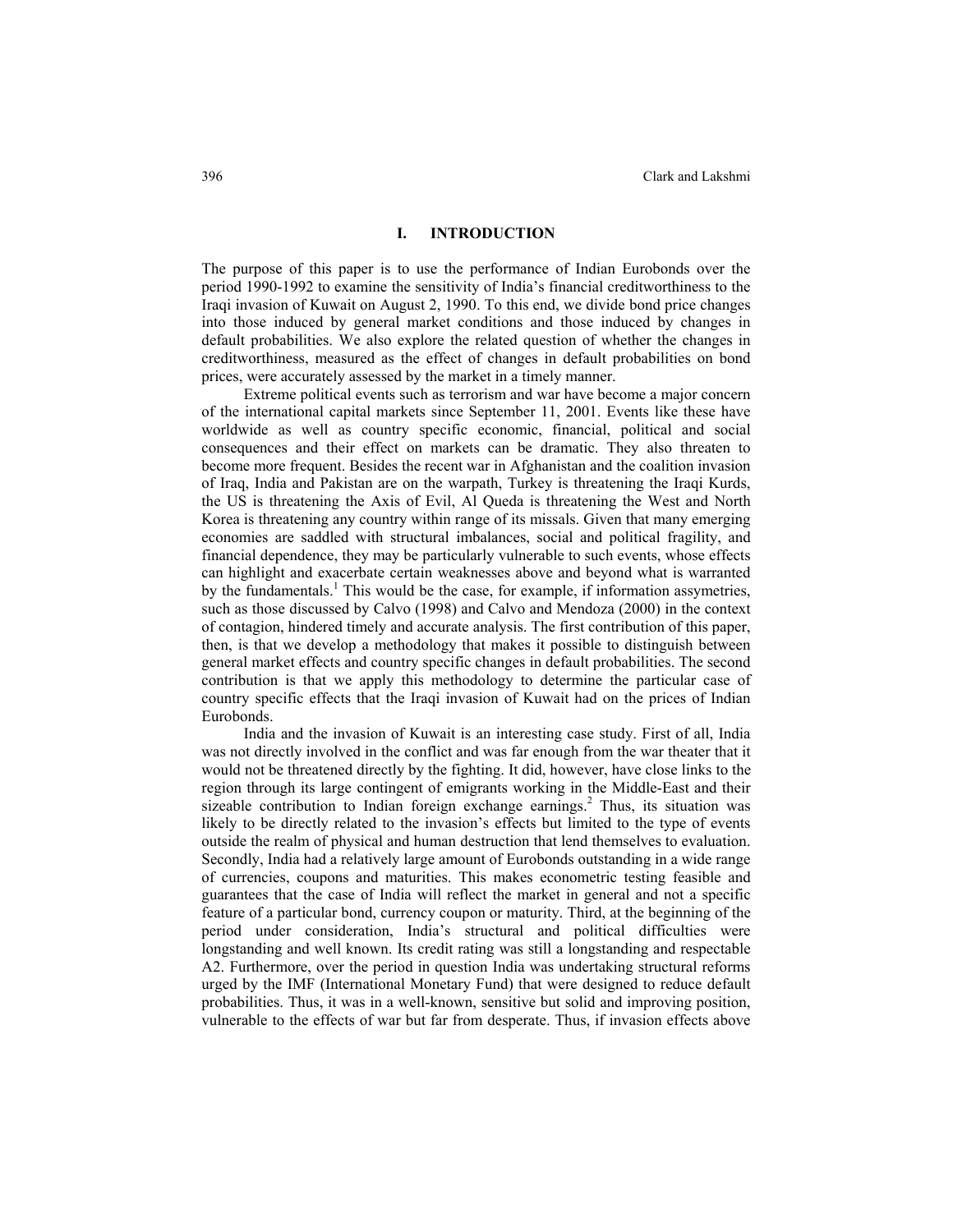and beyond those generated by overall market conditions are present, they will be reflected in the data without being contaminated by bias due to conditions generated by extreme situations. In fact, although India experienced financial distress and its official credit rating was downgraded three times, it did not default or reschedule.

We proceed in three steps:

- 1. We present a simple default risk model that separates changes in bond prices into two categories: those caused by changes in the risk free term structure of interest rates and those caused by changes in country specific default risk.
- 2. We compute the riskless term structure of interest rates and use it to calculate the price of the theoretical bond presented in the model.
- 3. We use regression analysis to estimate the relationship between the risky and theoretical bonds to compute the price changes in the risky bond due to changes in the riskless term structure (market risk) along with dummy variables timed to measure the effect of changes in country specific default risk.

When this methodology is applied to Indian Eurobonds 1990-1992, we find that the markets anticipated no country specific effects of the invasion on India's default risk in the quarter that the invasion took place. All the changes in Indian bond prices in this quarter were due to changes in the risk free term structure of interest rates. In subsequent quarters this assessment was revised and default risk is found to account for a fall of over 4 points in Indian bond prices. Interestingly, we find that the markets systematically mis-estimated the effect that the events set off by the invasion would eventually have on India's default risk.

The rest of the paper is organized as follows. In section II we develop the relationship between the risky and theoretical riskless bonds. Section III presents the data and methodology. Section IV presents the results and section V concludes.

# **II. BOND PRICES, THE TERM STRUCTURE OF INTEREST RATES AND DEFAULT RISK**

The price of a risky bond can be represented as the difference between the expected loss from default on the risky bond and the price of a theoretical bond identical in every way to the risky bond except that the theoretical bond has no default risk and its price is determined by the riskless zero coupon term structure of interest rates.<sup>3</sup>

Consider the following notations:

 $P_0$  = observed price of the risky bond at time 0

 $T_0$  = the price of theoretical bond at time 0.

 $t = 1, 2, \ldots n$  = payment dates where  $n =$  maturity date of the bond.

 $r_t = 1 +$  the riskless zero coupon rate for period *t*.

 $C_t$  = the cash flow for time *t*.

 $R<sub>t</sub>$  = the given (constant) recovery rate at time *t* in the case of default as a percent of the expected value of the theoretical bond at time *t*.

 $F_{0,t}$  = the forward price of the theoretical bond for delivery at time *t*.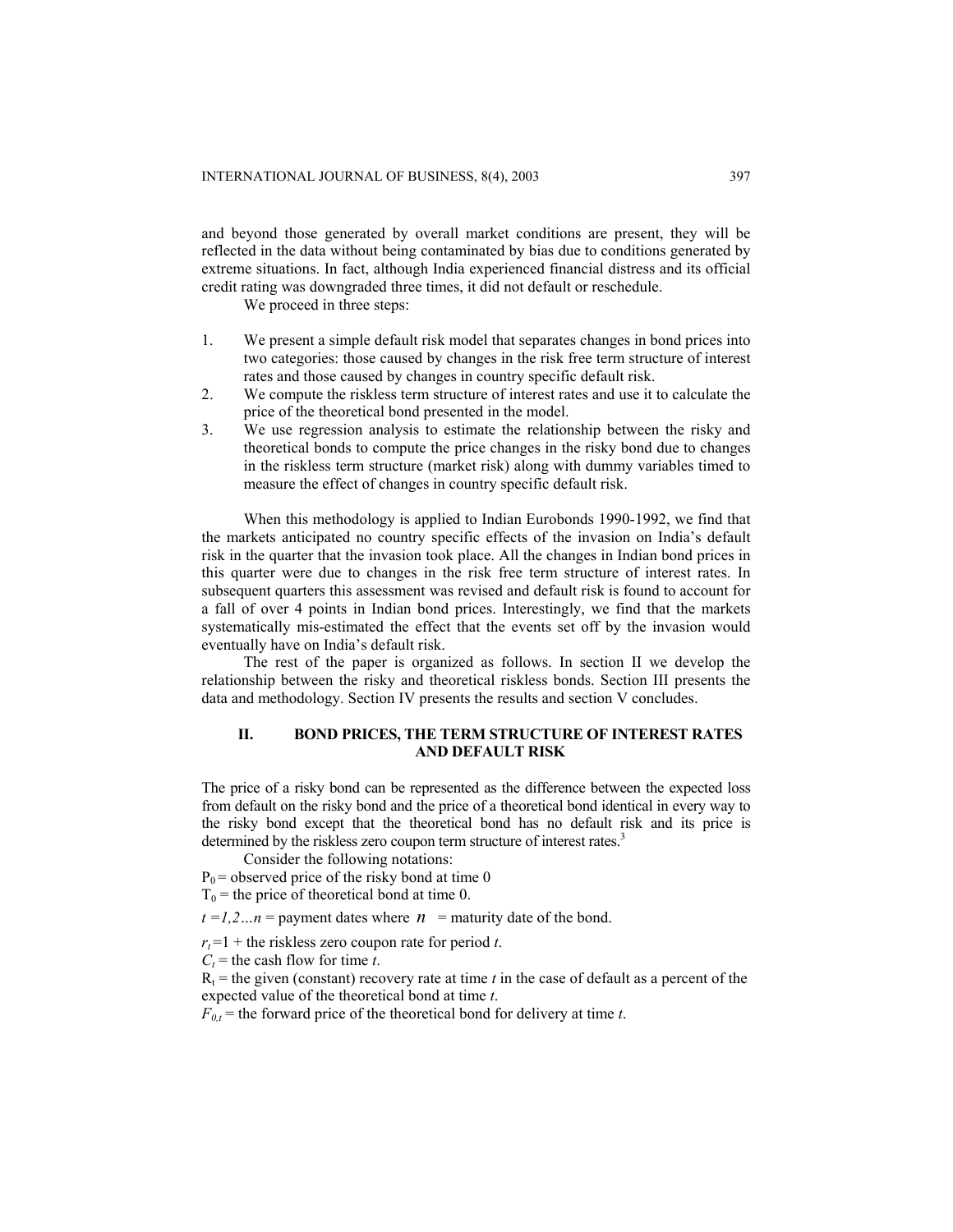$K_t = \sum_{i=0}^{t} C_i r_i^{-i}$  = present value of the coupons paid out up to the delivery date at time *t*.  $i = 0$  $C_i$ r<sub>i</sub><sup>-i</sup>

 $\lambda_t$  = the risk neutral probability of default at time *t*.

To simplify the exposition, we assume that default can only occur immediately before each payment date. Thus, the difference between the theoretical riskless bond and the risky bond can be written as

$$
T_0 - P_0 = \sum_{t=1}^{n} \lambda_t \left[ F_{0,t} - R_t F_{0,t} \right] t_t^{-t}
$$
 (1)

to  $[T_0 - K_t]_t^t$ . Substituting this value into (1) and rearranging gives where  $F_{0,t}$  represents the expected value of the riskless asset. The value of  $F_{0,t}$  is equal

$$
P_0 = \sum_{t=1}^{n} \lambda_t K_t (1 - R_t) + T_0 \left[ 1 - \sum_{t=1}^{n} \lambda_t (1 - R_t) \right]
$$
 (2)

Equation (2) breaks the riskless cash flows into two parts. The first term on the right hand side (RHS) of equation (2) represents the present value of the coupons that will be paid out before default occurs at each default date. The second term represents the certainty equivalent of the uncertain cash flows. In the absence of default risk, the two bonds are equivalent. This can be seen if we set the  $\lambda_t$ 's equal to zero. It is also clear that in the absence of changes in the default probabilities  $(\lambda_t)$ , any change in the price of the risky bond is due to changes in the term structure of interest rates. To see this, we can write the value of  $T_0$  as

$$
T_0 = C_1 r_1^{-1} + C_2 r_2^{-2} + \dots + C_n r_n^{-n}
$$
 (3)

Then take the total differential of *T*

$$
dT_0 = -1C_1 r_1^{-1} \frac{dr_1}{r_1} - 2C_2 r_2^{-2} \frac{dr_2}{r_2} - \dots - n \ C_n \ r_n^{-n} \frac{dr_n}{r_{n_i}}
$$
(4)

The differential of *P* in equation (2) is equal to

$$
dP_0 = \left[1 - \sum_{t=1}^{n} \lambda_t (1 - R_t)\right] dT + \Delta \Lambda
$$
 (5)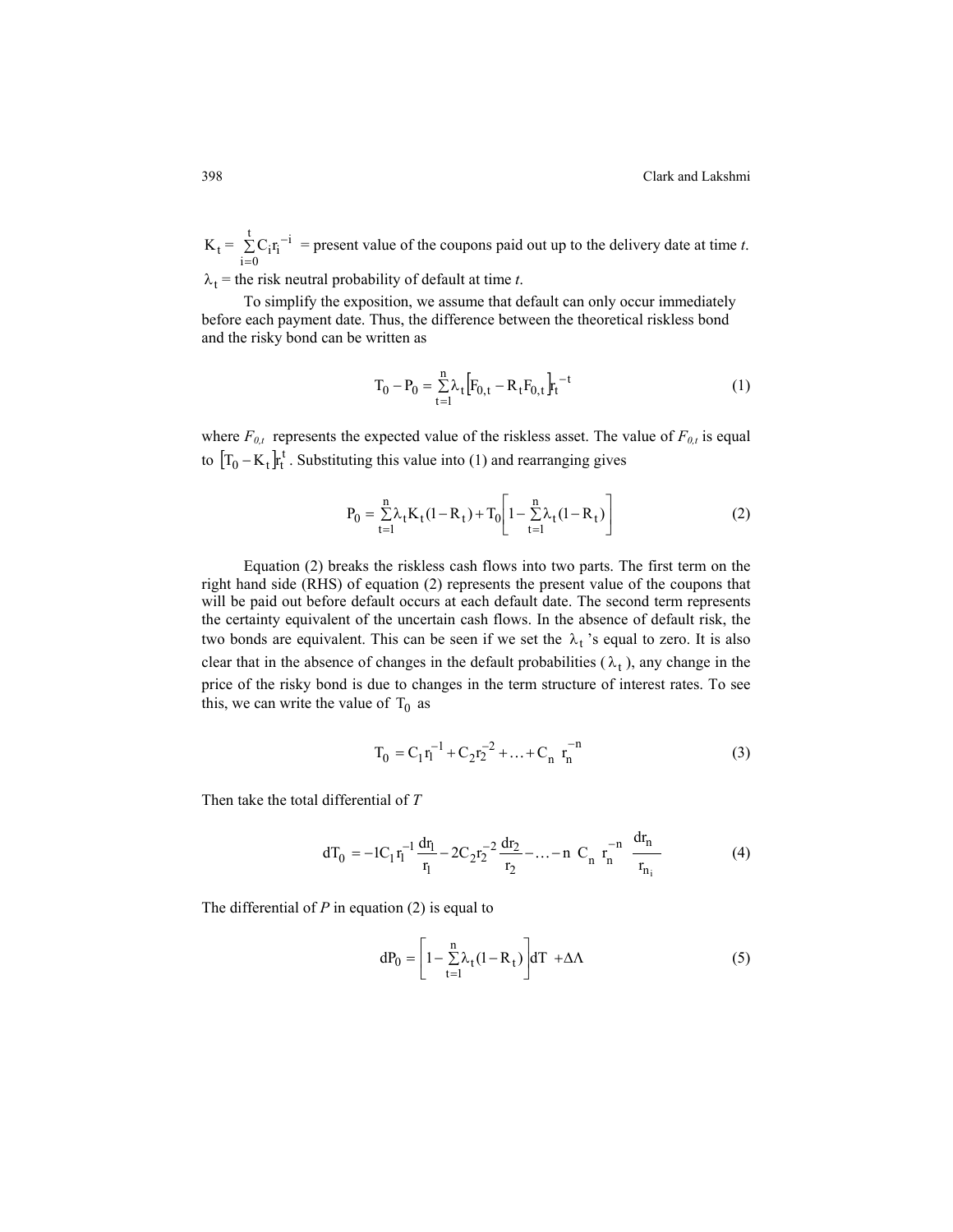where

$$
\Delta \Lambda = \sum_{i=1}^{n} \frac{\partial P}{\partial \lambda_i} d\lambda_i
$$
 (6)

refers to price changes due to changes in default probabilities.

Substituting from (4) for *dT* in (5) shows that in the absence of changes in the bond's default risk probabilities, changes in the risky bond's price are due to changes in the term structure of interest rates, which we can call market risk.

 Changes in the default probabilities change both the present value of the coupons that will be paid out before default occurs at each default date and the present value of the certainty equivalent. It is important to note that changes in the term structure are continuous changes driven by the market whereas changes in default probabilities are discrete and relatively rare as evidenced in credit ratings and migrations from one category to another. In the regressions that follow, we will use this fact to test for changes in default probabilities.

# **III. DATA AND METHODOLOGY**

#### **A. Data Set**

The market prices of Indian bonds and data for modelling the term structure were obtained from the Handbooks published by the International Securities Market Association (ISMA), formerly known as the Association of International Bond Dealers (AIBD).

Our data is quarterly and the observation period runs from June 29, 1990 to September 30, 1992, a total of 10 observations for each bond. The quarterly window was chosen, based on the timing of the invasion, as the smallest window wide enough to encompass price variations due to changes in the term structure as well as changes in default probabilities. Our sample is the subset of eight Indian bonds with varying amounts and maturities issued by public sector and quasi public sector borrowers - 3 in USD, 4 in DEM and 1 in JPY - that remained outstanding over the entire observation period. We also considered the Fung and Rudd (1986) argument that the time period should be not be too close to the issue date of any bond, since these prices often mirror issue costs along with interest-rate driven price movements. There were no direct sovereign issues made but all the above issuers were under the control, management and ownership of the Government of India and were guaranteed by it. Apart from ONGC, they are all financial institutions. The details of these bonds are given in Table 1.

To estimate the riskless term structure in the unregulated, tax-free Eurobond market of 1990-1992, we constructed sample sets for each observation date of not less than 50 bonds<sup>4</sup> issued by officially backed supranationals, for each of the three currencies constituting India's external debt - US dollars, German marks, and Japanese yen.<sup>5</sup> We use the supranationals to estimate the international riskless term structure rather than the corresponding treasuries in order to avoid biases that can creep into national credit markets through taxes, regulations, government intervention and the like. The supranationals included in our sample are guaranteed at least *de facto* by their member governments and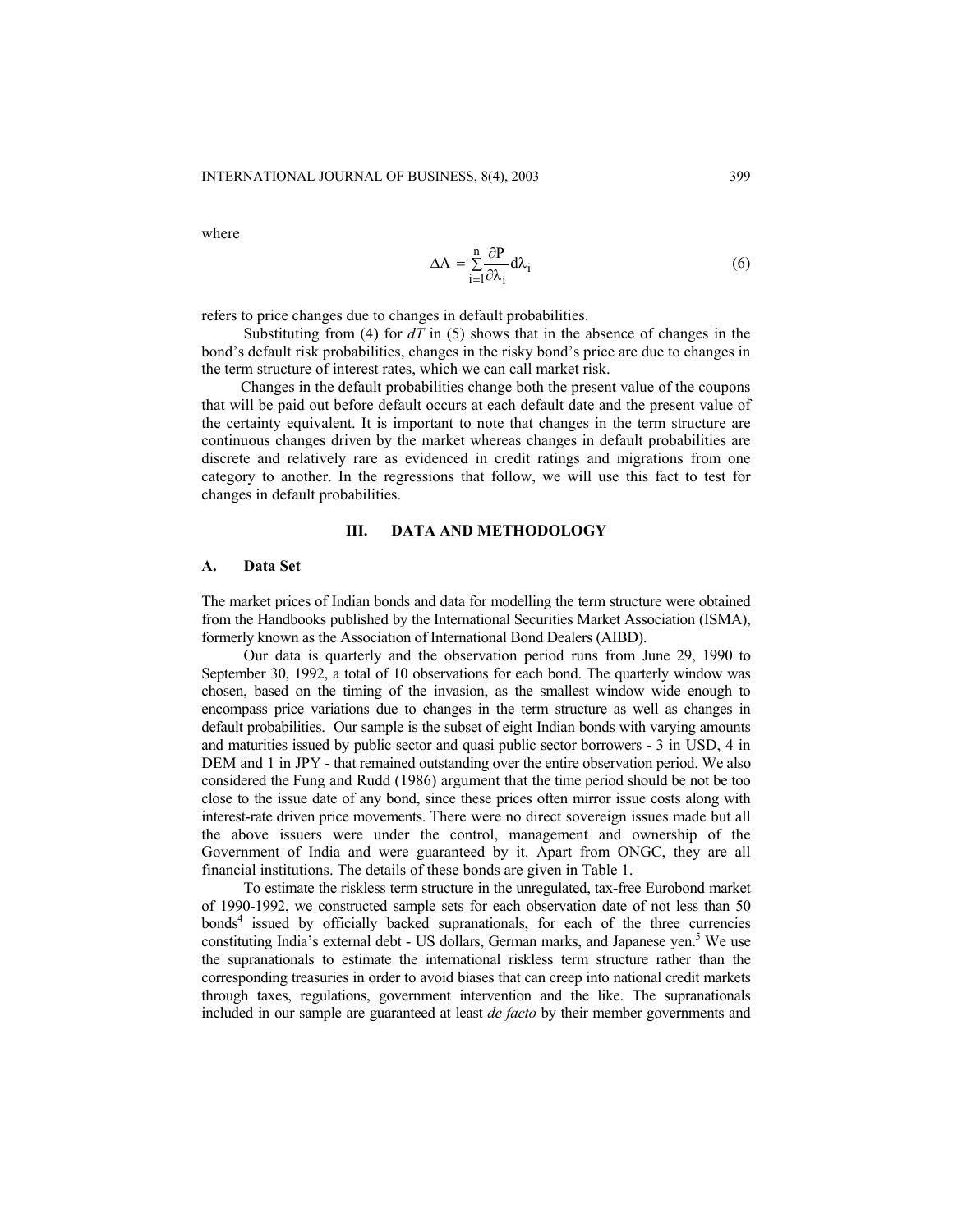borrow at terms equivalent to, and at times better than, the treasuries of the currencies in question. Thus, they are effectively riskless and give the best picture of the international riskless term structure of interest rates. The large number of bonds in each sample was necessary to ensure the desirable asymptotic qualities of consistency and sufficiency. To ensure a balanced sample over the whole term structure, bonds in equal numbers were chosen with term left to maturity of less than three years, between three and six years, and over six years.

| Name                  | Date of Issue | Currency | Amount      | Maturity   | Coupon |
|-----------------------|---------------|----------|-------------|------------|--------|
| Industrial            | 6/1989        | dollar   | 100 million | 6/6/1996   | 10%    |
| Development           |               |          |             |            |        |
| Bank of India         |               |          |             |            |        |
| Oil and Natural       | 12/1988       | dollar   | 125 million | 16/11/1993 | 9.75%  |
| <b>Gas Commission</b> |               |          |             |            |        |
| Oil and Natural       | 3/1990        | dollar   | 125 million | 16/03/1997 | 10%    |
| <b>Gas Commission</b> |               |          |             |            |        |
| State Bank of         | 6/1988        | yen      | 15 billion  | 21/06/1993 | 5.25%  |
| India                 |               |          |             |            |        |
| Industrial            | 3/1987        | DM       | 200 million | 21/12/1994 | 6.375% |
| Development           |               |          |             |            |        |
| Bank of India         |               |          |             |            |        |
| Industrial            | 9/1988        | DM       | 250 million | 1/9/1995   | 6.625% |
| Development           |               |          |             |            |        |
| Bank of India         |               |          |             |            |        |
| Industrial            | 2/1986        | DM       | 100 million | 1/2/1993   | 7%     |
| Development           |               |          |             |            |        |
| Bank of India         |               |          |             |            |        |
| Oil and Natural       | 2/1987        | DM       | 150 million | 25/02/1994 | 6.375% |
| <b>Gas Commission</b> |               |          |             |            |        |

**Table 1**  Bonds issued in the Euromarket by India (1980-92)

#### **B. The Methodology**

We proceed in three steps.

 In step 1, we estimate the riskless term structure for each time period, developed from McCulloch's cubic spline methodology, on the cross section of supranational bonds in the USD market, the JPY market and the DEM market.<sup>6</sup> This gives us three time series for the riskless term structure, one in USD, one in DEM, and one in JPY.

In the estimation of the riskless yield curve, we used two spline<sup>7</sup> knot points of three and six years. The choice of these two points was based on the observation that the Eurobond market typically deals in shorter maturities than their respective domestic bond markets. Thus, we reasoned that the break points for investor perceptions of uncertainty,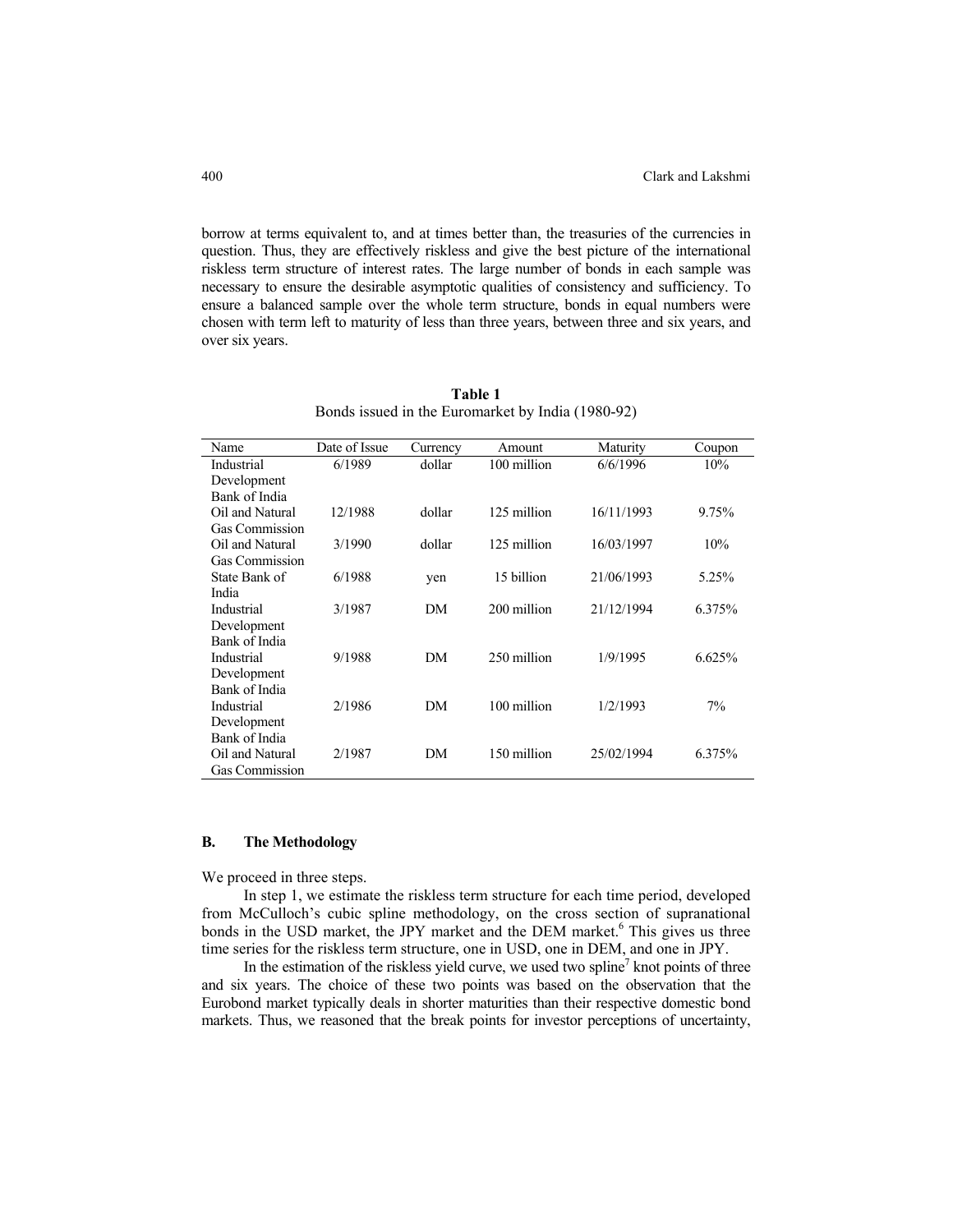liquidity and risk in the Eurobond market could reasonably be represented as relatively short term: up to three years, relatively medium term: between three and six years, and relatively long term: above six years.

 Bond prices are quoted clean in the Eurobond market, i.e. they are quoted free from any accrued coupon in order to facilitate yield comparisons but the actual sale is on the basis of the dirty price, i.e. the clean price cum accrued interest. Thus, we computed the dirty prices based on the number of days the bond was not held by the buyer.<sup>8</sup> The ask prices were used to compute the dirty prices.<sup>9</sup>

We used this information in ordinary least square (OLS) regressions to estimate the parameters of the cubic spline model using observed values of prices, coupons and times to maturity. These parameters were then used to compute the discount curves and the riskfree spot rate curves. The discount curve was computed for twelve years to allow comparability between data sets.

In step 2, we apply the corresponding riskless term structure for each time period to each of the Indian Eurobonds in our sample to estimate their "theoretical riskless price". This gives us eight time series, one for each bond, of the theoretical riskless price of the Indian Eurobonds in the sample.<sup>10</sup>

Finally in step 3, we use the "theoretical riskless prices" in the relationship with the observed risky prices developed in section 2 along with dummy variables timed to the invasion and its aftermath to test the effects of the invasion of Kuwait on Indian bond prices.

### **IV. RESULTS**

### **A. Estimates of the Term Structure**

Five parameters were estimated for the cubic spline model. The results, not reported here, of the 30 regression coefficients, i.e., the three currency markets over ten time periods, are very good. The linear coefficient is always significant and always negative for all three currencies. The results are best for the dollar. The quadratic and cubic coefficients are usually significant at the 5% level. Otherwise, except in one case, they are significant at the 10% level. The curvature coefficients are also often significant at the 5% level and usually significant at the 10% level, more so for the first knot than for the second, thereby indicating more curvature effect at the short end of the structure than the long end. For the yen, the quadratic and cubic coefficients are usually significant at the 10% level. However, the curvature coefficients are clearly significant together in only three periods: June 1990, March 1991, and December 1991. In March 1992 short term curvature is significant and in June 1992 long term curvature is significant. For the mark no parameters except the linear coefficient are significant at the beginning of the observation period. However, starting in March 1991 the quadratic coefficient becomes significant at the 5% level and the cubic at the 10% level. Except for June 1991, they stay significant until the last period, September 1992. The curvature coefficients are only significant in December 1991 and June 1992.

We used the parameters estimated above to compute the yield curves and discount functions and compared the results with those estimated with the Cox, Ingersoll and Ross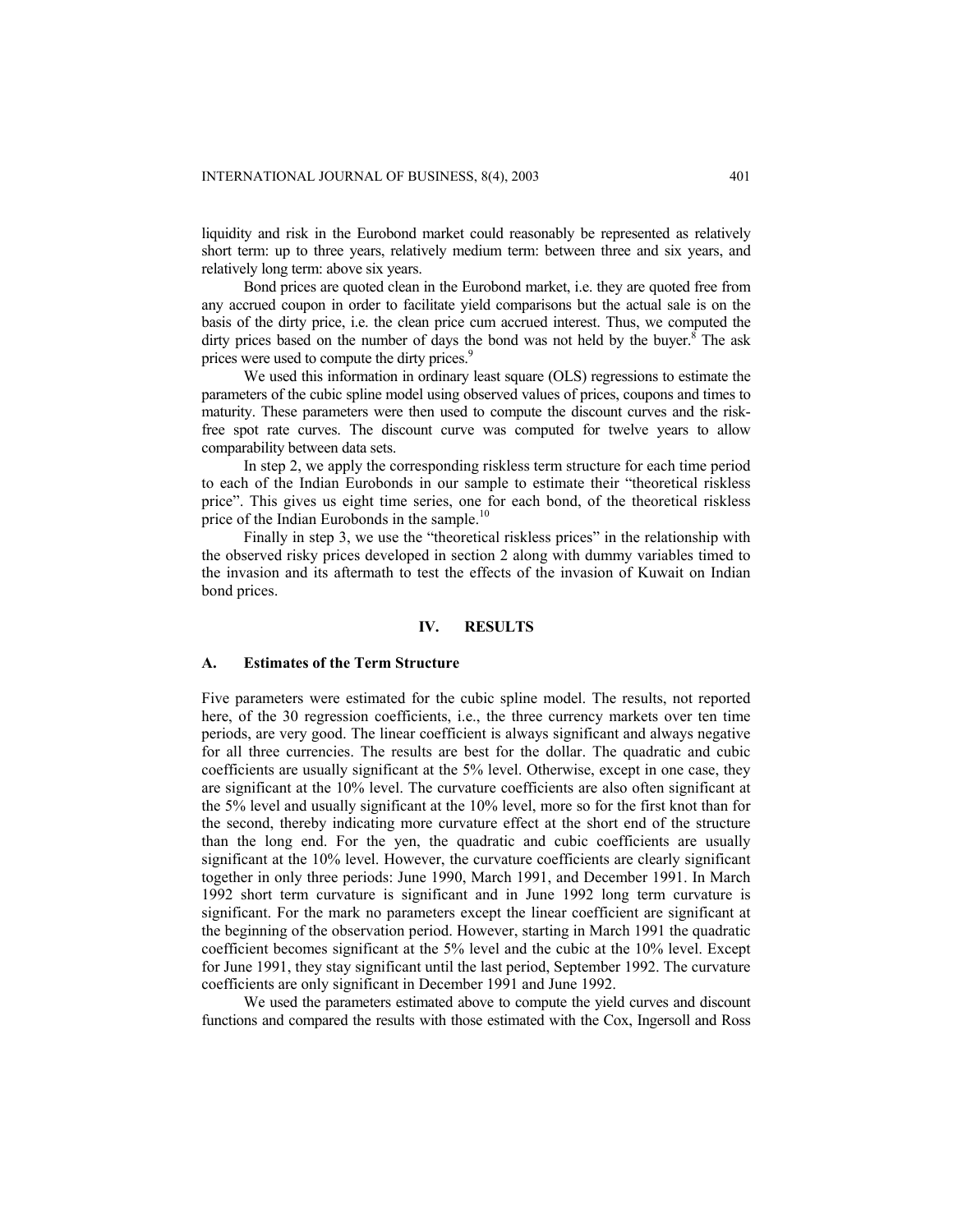(1985) model.<sup>11</sup> They are almost indistinguishable, which is strong evidence for their accuracy. The shape of the yield curve showed a consistently upward sloping curve for the dollar market. The yen long-term rate fell below the short-term rate from September 1991 to March 1992, down to almost 0, in the last two-mentioned time periods. In two cases it was almost the same as the short-term rate i.e. in September 1990 and March 1991. During this period i.e. from June 1990 to March 1991, it was only marginally above the short rate. During the remaining last period however, the difference widened. The DEM yield curves showed either the interest rate at the long end to be roughly of the same magnitude as the short, or inverted. During this period, Germany was also undergoing the event of reunification and the yield curve was inverted. In summary, the shape of the two ends of the yield curves seems satisfactory.

#### **B. Regression Results on Indian Bonds**

We then applied the foregoing riskless term structures to each of the Indian bonds in our sample for each observation period in order to estimate their theoretical prices. In all, 80 observations were collated (10 quarters  $\times$  8 bonds) from the thirty yield curves (3 currency markets  $\times$  10 quarters).

We test for stationarity in the panel data series for P and T using the Im, Pesaran, and Shin (1995) T-bar test as applied in Wu and Chen (1999). The Z scores are -0.5297 and  $-0.3548$ , respectively.<sup>12</sup> The corresponding 95% critical values are  $\pm 3.09177$ generated by the Monte Carlo simulations. Thus we cannot reject non-stationarity. Differencing both series once and applying the T-bar test gives Z scores of -27.58 and -21.44 for the first differences of P and T, respectively. Thus, based on the 95% critical values, we reject non-stationarity for the differenced series.

Using first differenced data, we start testing with the benchmark case where there are no changes in default probabilities and price changes are due exclusively to changes in the risk free term structure, that is, equation 5 with  $\Delta\Lambda$  =0

$$
\Delta P_{it} = a_1 + a_2 \Delta T_t + a_3 e_{t-1} + u_t \tag{7}
$$

where  $\Delta$  denotes the first difference  $e_{t-1}$  is the error correction term,<sup>13</sup> u<sub>t</sub> is the error term, and  $a_1$ ,  $a_2$  and  $a_3$  are estimated coefficients. We include the error correction term because from equation (5) we can see that in its absence, the coefficient  $a_2$  is likely to be time varying, thereby causing the regression to suffer from omitted variable bias.

To overcome problems of heteroskedasticity and cross sectional correlation arising from the data pooled over 8 bonds and 10 time periods, we used the Kmenta (1990) full cross-sectionally correlated and time-wise autogressive model. 14 We expect  $a_1$  to be equal to zero and  $a_2$  to be positive.<sup>15</sup> The results are reported in table 2. They 0.564.<sup>16</sup> On the other hand,  $a_2$  is highly significant with a *p*-value of 0.00 and, as expected, show that  $a_1$  is very small and not statistically different from zero with a *p*-value of it is positive.<sup>17</sup> The coefficient  $a_3$  of the error correction term is also highly significant.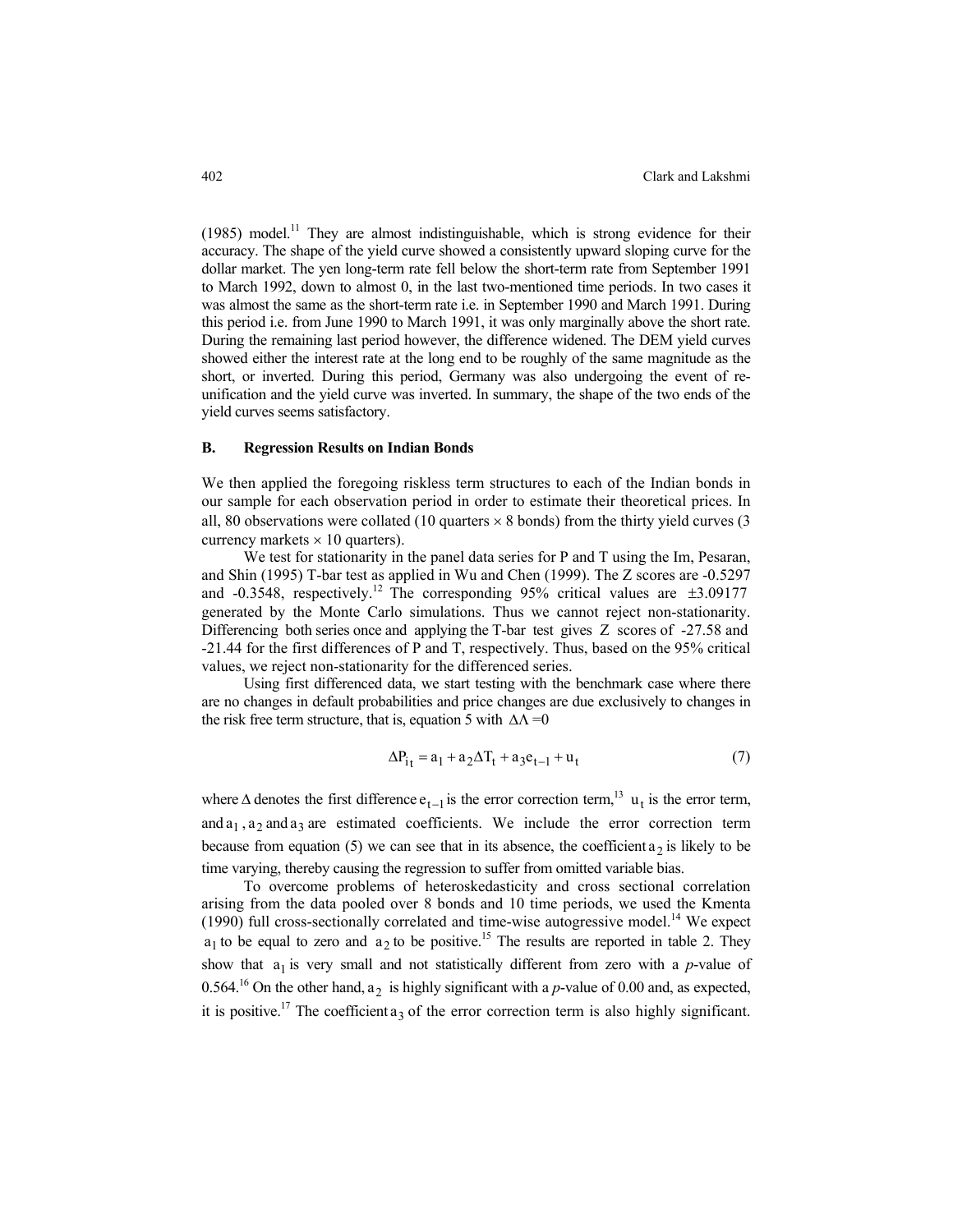Furthermore, the overall equation is very good with an adjusted  $R^2$  of over 55% and no evidence of autocorrelation in the residuals.

| <b>Table 2</b>                                                                       |
|--------------------------------------------------------------------------------------|
| Regression results of Equation 6 on first differences with the error correction term |

| 0.564<br>$-0.5644$<br>$-0.19622$<br>$a_1$<br>0.70642<br>8.29<br>0.000<br>a٠<br>$-0.2974$<br>$-3.337$<br>0.001 |    | Coefficient Value | t-statistic | p-value |
|---------------------------------------------------------------------------------------------------------------|----|-------------------|-------------|---------|
|                                                                                                               |    |                   |             |         |
|                                                                                                               |    |                   |             |         |
|                                                                                                               | aз |                   |             |         |

Adjusted R square  $= 0.5513$ 

To test for changes in default probabilities, we add three dummy variables: *D*1 for the third quarter of 1990 when the invasion took place, *D*2 for the fourth quarter of 1990, the period in between the invasion of Kuwait and the Gulf War, and *D*3, the first quarter of 1991 when the Gulf War was fought. Each dummy takes the value of 1 for the quarter in question and zeros everywhere else and is designed to capture the effect of country specific changes in default probabilities on bond prices. We then test equation 5 where the dummy variables capture the term ∆Λ :

$$
\Delta P = a_1 + a_2 \Delta T + a_3 e_{t-1} + b_1 D1 + b_2 D2 + b_3 D3 + u_t
$$
 (8)

With the inclusion of the dummy variables, we have no expectations about  $a_1$ , which will capture any constant effects associated with effects that were not anticipated by the market. We expect that  $a_2$  will be similar to  $a_2$  in Table 2. If the markets anticipate or perceive changes in default probabilities, the coefficients  $b_1$ ,  $b_2$ , and  $b_3$  will be statistically significant. If, on the other hand, no changes were anticipated or perceived, they will not be statistically significant.

Table 3 shows the results.<sup>18</sup> The overall results are much improved with respect to those of the benchmark in table 2. The adjusted  $R^2$  has increased to 0.9710. As expected,  $a_2$  is similar to  $a_2$  in table 2, changing by only 0.0306 but the t-statistic is much higher. The coefficient  $b_1$  is not significant, which is evidence that no change in default probabilities was perceived or anticipated in the quarter that the invasion took place. However, coefficients  $b_2$  and  $b_3$  are highly significant. This is evidence that the market perceived changes in default probabilities in these two quarters. It is interesting that changes are significant in both quarters. If the full extent of the change in default probabilities had been accurately assessed in the period following the invasion,  $b_3$ would not be significant. The significance of  $b_3$  suggests that the market either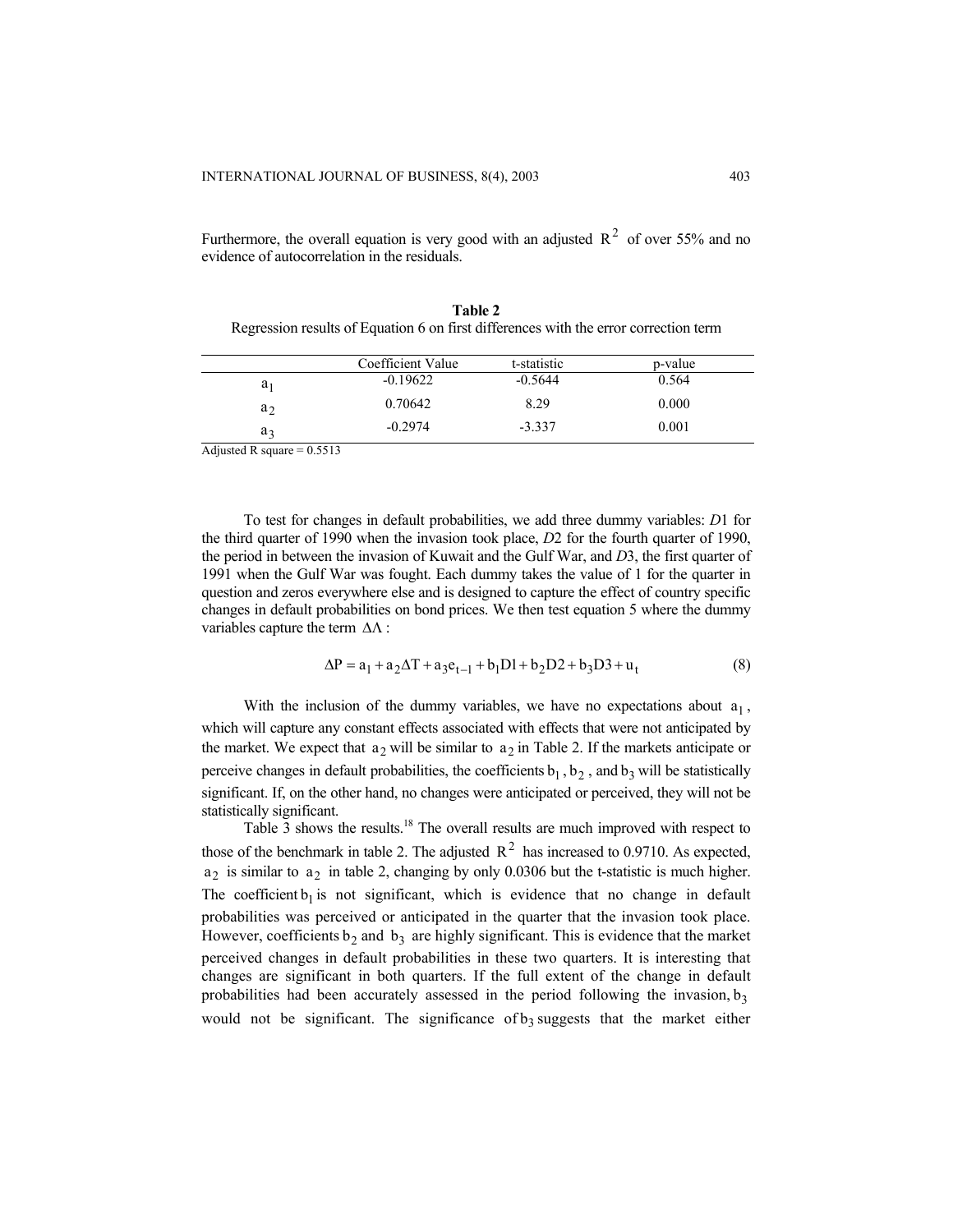underestimated the full extent of the invasion's effects on bond prices in the preceding period or over-reacted and overestimated them in the following period. We attribute the increase in default probabilities to invasion effects and not to a weakening of India's intrinsic position because India's structural problems and economic inefficiencies were well known for many years and basically unchanged over the 7 months following the invasion. Thus, the consequences of the invasion, the buildup to war and the war itself seem to have fragilized India's financial position beyond all expectations. The overreaction that this implies is reflected in the enormous loss of four grades in its credit rating in the space of less than 6 months.

|                | Coefficient Value | t-statistic | p-value |
|----------------|-------------------|-------------|---------|
| $a_1$          | 0.31532           | 2.274       | 0.026   |
| $a_2$          | 0.73702           | 36.72       | 0.000   |
| $a_3$          | $-1.3681$         | $-16.96$    | 0.000   |
| b <sub>1</sub> | 0.46582           | 1.288       | 0.202   |
| b <sub>2</sub> | $-2.7901$         | $-6.986$    | 0.000   |
| $b_3$          | $-1.3363$         | $-3.436$    | 0.001   |

**Table 3** Regression results of Equation 6 on first differences with the error correction term

Adjusted R square  $= 0.9710$ 

# **V. CONCLUSIONS**

In the current international climate of conflict and confrontation, political events such as invasions and war have become important factors in the performance of international capital markets. Given the structural imbalances, social and political fragility, and financial dependence of many emerging economies, these economies may be particularly vulnerable to such events. Furthermore, whilst the events themselves are often anticipated far in advance, it is unclear how accurately the effects of these events can be assessed by the markets. We use the case of Indian Eurobonds to examine these questions with respect to Iraq's invasion of Kuwait on August  $2<sup>nd</sup>$ , 1990. India was chosen because it was far enough away from the immediate destruction of the war itself but its close links with Indian emigrants in the Middle East and its large dependence on oil imports made it vulnerable to events in the Middle East. India also had a wide enough range of Eurobonds outstanding to make testing feasible. Furthermore, India's pre-invasion credit rating of A2 indicated a healthy financial position such that its financial troubles subsequent to the invasion could be attributed in large part to the invasion and its aftermath.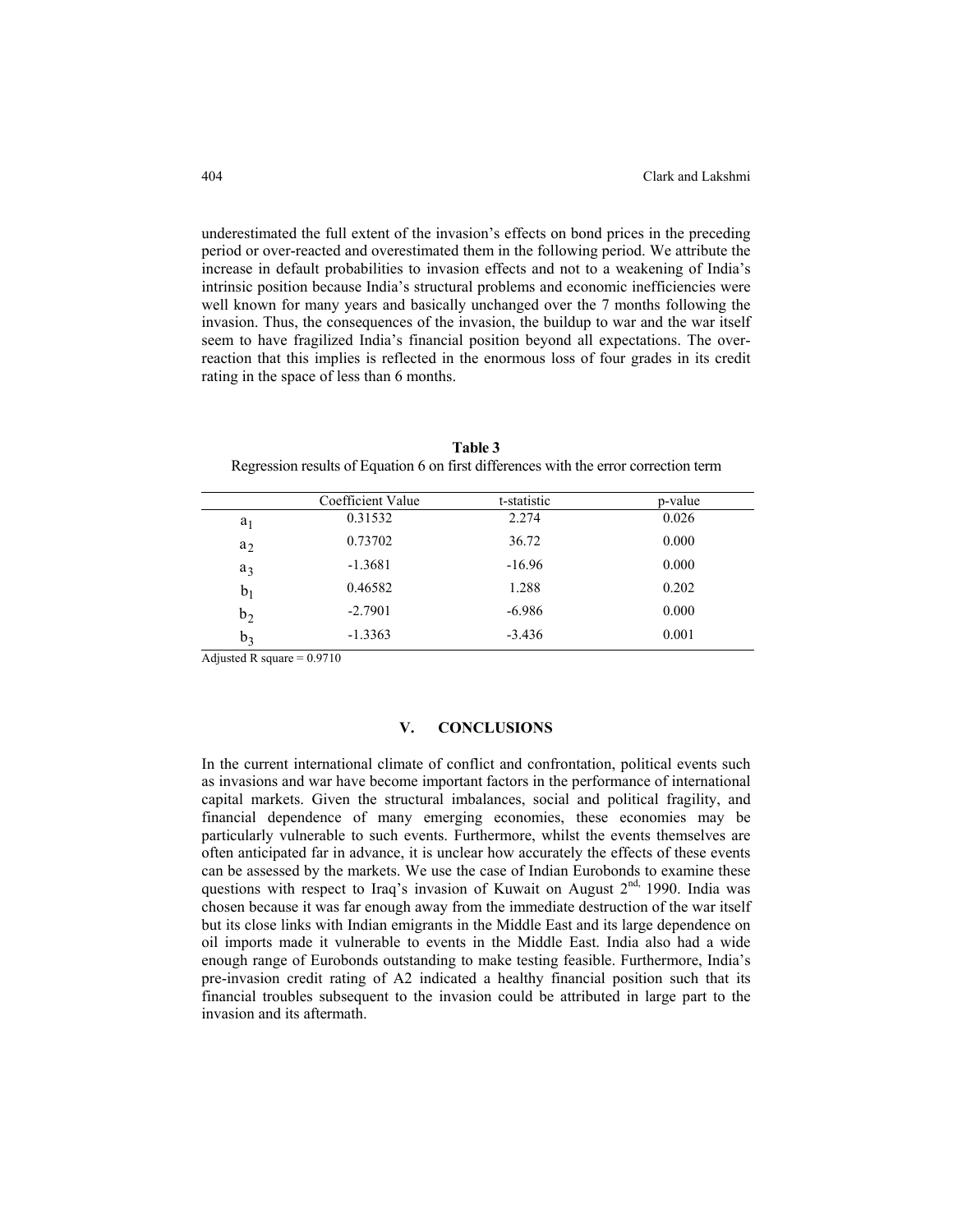We test a simple default risk model that uses the prices of theoretical riskless bonds in USD, DEM and JPY calculated from cubic spline estimates of the international term structure of interest rates over the period 1990-1992. We find that in the quarter that the invasion took place, the markets anticipated no country specific effects of the invasion on India's default risk. All the changes in Indian bond prices in that quarter were due to changes in the risk free term structure of interest rates. However, in the quarter following the invasion, increased default risk, reflected in a two-notch downgrade of India's credit rating, caused a fall of nearly 3 points in Indian Eurobond prices. A further increase in perceived default probabilities, reflected in a further two notch downgrade of India's credit rating, caused a further fall of 1.34 points in Indian bond prices in the succeeding period. This suggests that effects were either underestimated in the preceding period or over-estimated in the succeeding period. Over the entire seven-month period following the invasion, India's credit rating fell by four grades, a huge amount. This is strong evidence of India's extreme vulnerability to the invasion's effects and suggests that over-estimation was present. The lagged reaction of the market to invasion effects on India's default probabilities is strong evidence that the markets were unable to effectively assess this vulnerability in a timely manner.

# **NOTES**

- 1. Questions such as these resemble those in the literature on contagion that looks at things such as the transmission of a crisis from one country to another that is unwarranted by the fundamentals (Eichengreen et al., 1996) and excess comovement of credit spreads (Doukas, 1989) or returns across countries (Valdes, 1997).
- 2. See,various annual issues of Economic Survey published by Govt. of India during this period.
- 3. See, for example, Jarrow and Turnbull (1995), Madan and Unal (1998), and Duffie and Singleton (1999).
- 4. Most studies like Brown and Dybvig (1986) use the same dataset. However, even when the currency market was the same, in this study, the data set was varied to enable the use of very short bonds. This was to prevent the underestimation of the very short end of the yield curve to the extent of the time between June 1990 and September 1992. The June 1990 observations would have had to otherwise include observations at least 27 months away from maturity.
- 5. These issuers include the World Bank, Eurofima, the European Investment Bank, the African Development Bank, the Asian Development Bank etc.,
- 6. Although several models such as Carleton and Cooper (1976), Schaefer (1981), Vasichek and Fong (1982), Chambers, Carleton and Waldman (1984), Mastronikola (1991) exist to estimate the term structure, Shea (1985) compares them and finds McCulloch's (1971, 1975a 1975b) cubic spline model empirically tractable, easily computable by OLS and parsimonious. Furthermore, Litzenberger and Rolfo (1984), Luther and Matatko (1992), Deacon and Derry (1994 a and b)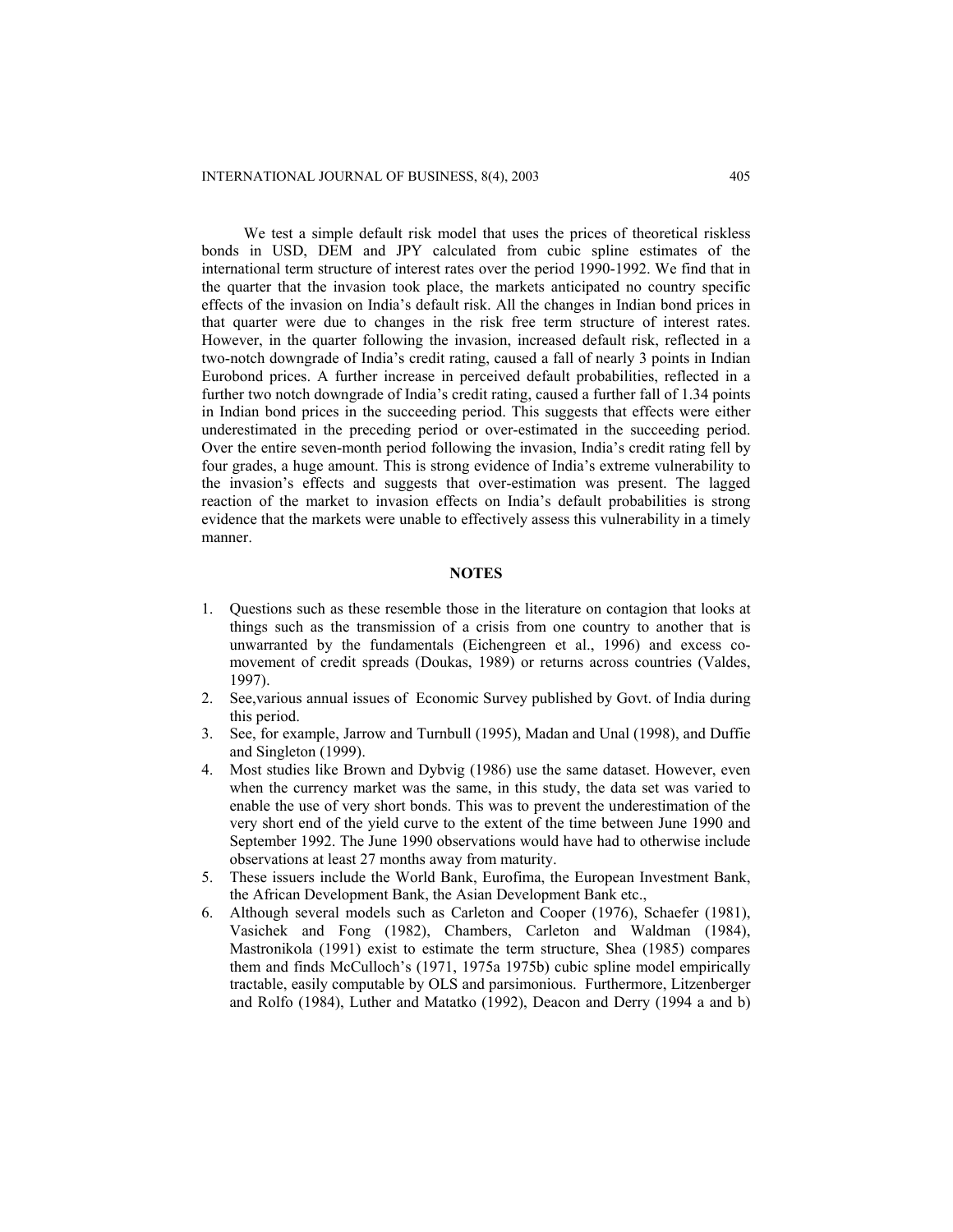and Bradley (1991) have successfully applied this model in their empirical studies. In this study we use the McCulloch cubic spline

7. A spline is a model which incorporates switching coefficients of regression in two or more periods of time. To make this a smooth transition and to estimate it, it is essential that two regression lines meet at a switching point (knot) in a manner that in the example of a cubic spline satisfies the following:

 $Yt=\alpha 1+\beta 1Xt+\gamma 1Xt2+d1Xt3+et$  (t=1,2...,t\*)

 $Yt=\alpha^2+\beta^2Xt+\gamma^2Xt^2+d^2Xt^3+et$  (t=t\*+1,t\*+2...,n)

The requirement is that at point  $t=t^*$  the first and second derivative of these curves be the same.

- 8. Unlike more imprecise methods like Chambers et al (1984) who computed interest accrued to the nearest quarter, dirty prices used in this study were precise to the day.
- 9 There were two other choices in this matter :

 1)Bid prices could have been used on the argument that they are prices the market makers are ready to buy at, or

 2)The midpoint of the two, i.e. the mean of the bid and ask price could have been used. However it was found that the bid-ask spread was very narrow in the market. In view of this we found it reasonable to calculate the prices on the basis of ask quotations along with the accrued coupon.

- 10. We also estimate the yield curve using the Cox, Ingersoll and Ross (1985) model, which gives similar results. These results are not reported here but are available on request.
- 11. Results available on request.
- 12. Details of the simulations are available on request.
- 13. The error correction term is the error term  $e_t$  in the regression  $P_t = c_1 + c_2T_t + e_t$ .
- 14. We found that the Kmenta model worked best with no correction for autocorrelation.
- 15. See Equation 5.
- 16. Tests for bond specific fixed effects were also negative at conventional levels of significance
- 17. Tests for bond specific slope effects confirm that the slopes for the individual bonds are all positive at conventional levels of significance.
- 18. We also controlled the dummy variables for currency specific and maturity specific effects and found that none were present.

#### **BIBLIOGRAPHY**

- Bradley, F., 1991, "Neglected Factors in the Market Pricing of Eurodollar Bonds," *Journal of Portfolio Management*, Vol. 17, No. 2, 62-73.
- Brown, S.J. and Dybvig, P.H., 1986, "The Empirical Implications of the Cox, Ingersoll and Ross Theory of the Term Structure of Interest Rates," *The Journal of Finance*, Vol. 41, 3-42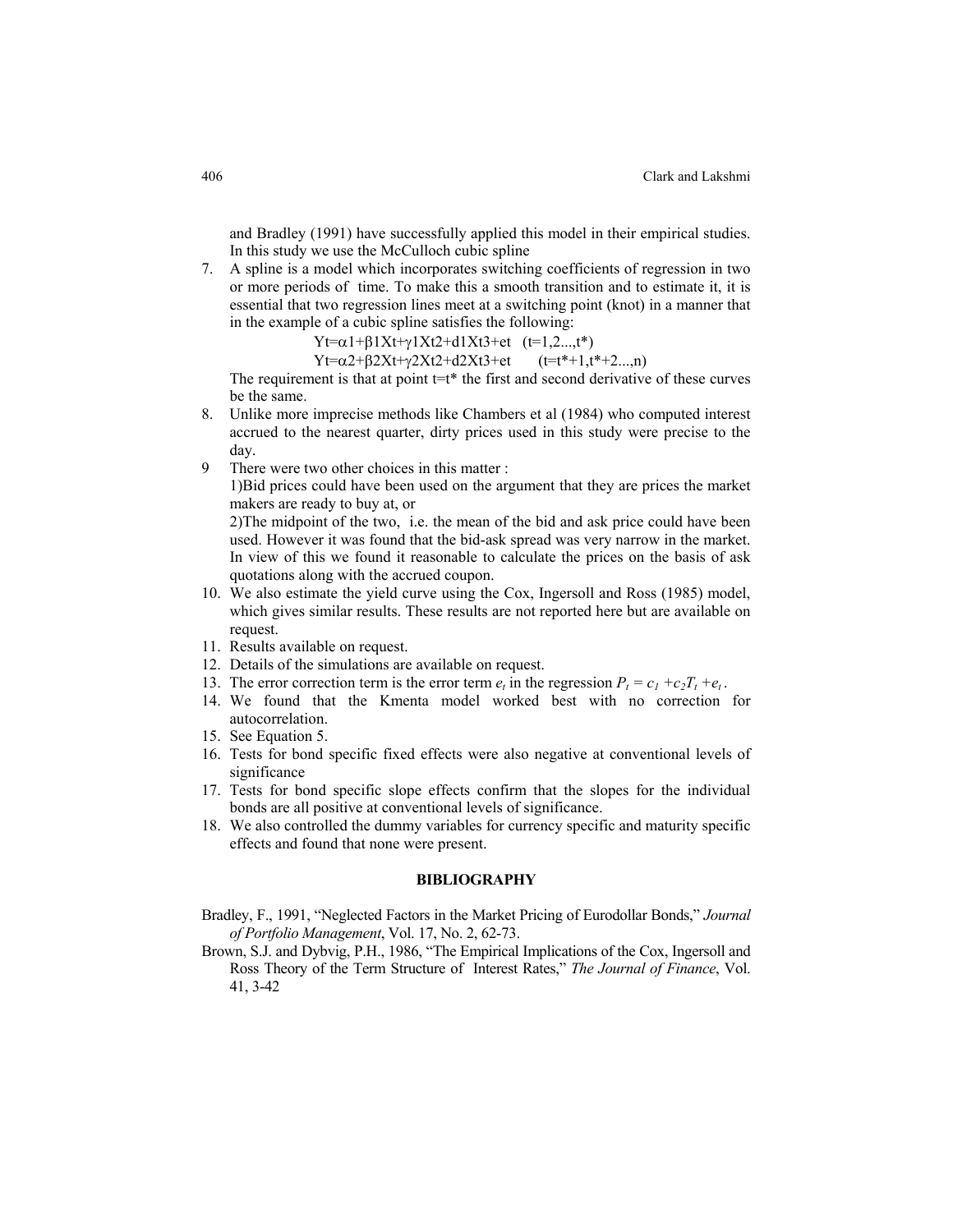- Carleton, W.T. and Cooper, I.A., 1976, "Estimation And Uses Of Term Structure Of Interest Rates," *The Journal of Finance*, Vol. 31, No. 4, 1067-83.
- Calvo, G. A., 1998, "Varieties of Capital Market Crises," in G. A. Calvo and M. King, eds., *The Debt Burden and its Consequences for Monetary Policy*, (New York: Macmillan Press).
- Calvo, G. A. and E. Mendoza, 2000, "Rational Contagion and the Globalization of Securities Markets," *Journal of International Economics*, 51, pp. 79-113.
- Carleton, W.T. and Cooper, I.A., 1976, "Estimation and Uses of Term Structure of Interest Rates," *The Journal of Finance*, Vol. 31, No. 4, 1067-83.
- Chambers, D.R., Carleton, W.T. and Waldman, D.W., 1984, "A New Approach to Estimation of the Term Structure of Interest Rates," *Journal of Financial and Quantitative Analysis*, Vol. 19, No. 3, 233-52.
- Cox, J.C., Ingersoll, J.C. and Ross, S.A., 1985, "A Theory Of Term Structure Of Interest Rates," *Econometrica*, Vol. 53, No. 2, 385-407.
- Deacon, M. and Derry, A., 1994a, "Deriving Estimates of Inflation Expectations From the Prices of UK Government Bond," *Bank of England, Working Paper Series No. 23*.
- Deacon, M. and Derry, A., 1994b, "Estimating Market Interest Rate and Inflation Expectations from the Prices of UK Government Bonds," *Bank of England Quarterly Bulletin*, 232-240.
- Doukas, J., 1989, "Contagion Effect on Sovereign Interest Rate Spreads," *Economic Letters*, 29, pp. 237-241.
- Duffie, D. and Singleton, K., 1999, "Modeling Term Structures of Defaultable Bonds," *Review of Financial Studies*, Vol. 12, 687-720.
- Eichengreen, B., A. Rose and C. Wyplosz, 1996, "Contagious Currency Crises," NBER Working Paper no. 5681, (Cambridge MA, National Bureau of Economic Research).
- Fung, W.K.H. and Rudd, A., 1986, "Pricing New Corporate Bond Issues: An Analysis of Issue Cost and Seasoning Effects," *The Journal of Finance*, Vol.41, No.3, 633-43.
- Govt. of India, *Economic Survey*, New Delhi- various issues.
- Im, K.S, Persaran, H.M and Shin, Y., 1995, "Testing for Unit Roots in Heterogeneous Panels," Working Paper, Cambridge University
- "International Securities Market Association (ISMA)," *Weekly Eurobond Guide*, Various issues.
- Jarrow, R. A., Turnbull, S. M., 1995, "*Pricing Derivatives on Financial Securities Subject to Credit Risk*," *Journal of Finance*, 50, 1, 53-85.
- Kmenta, J., 1990, *Elements Of Econometrics,* 2nd Ed., Maxwell Macmillan International Editions, New York.
- Litzenberger, R.H. and Rolfo, J., 1984, "An International Study of Tax Effects on Government Bonds," *Journal of Finance*, Vol. 39, No. 1, 1-22.
- Luther, R.G. and Matatko, J., 1992, "Tax Effects In Gilt Edged Security Valuation," in Cooke T.E., Matatko J. and Stafford D.C., *Risk Portfolio Management And Capital Markets*, 81-89, Macmillan.
- Madan, D. and. Unal H, 1998, "Pricing the Risks of Default," Review of Derivatives Research, Vol.2, 79-105.